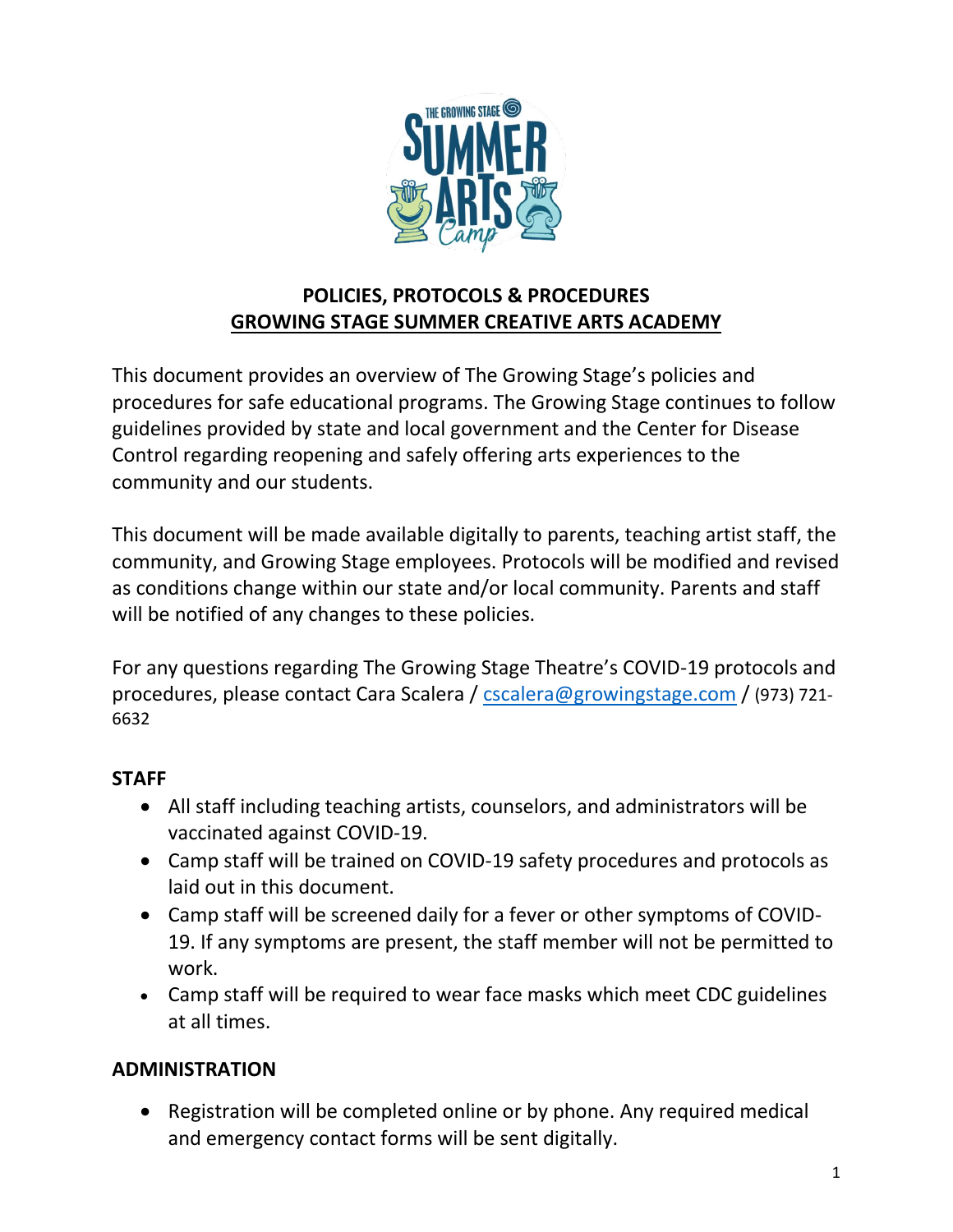- The COVID Compliance Officer will be responsible for responding to COVID19 concerns or questions – Cara Scalera / [cscalera@growingstage.com/](mailto:cscalera@growingstage.com/) 973-721-6632.
- The Growing Stage has a small administrative staff that will be working at the theatre during camp. These staff members have all been vaccinated and will have minimal contact with campers. They may assist during checkins or times between classes and all rules for camp staff apply.
- Deliveries and other outside visitors will be limited to the front lobby and front office areas away from campers. Any guest entering the building for business is required to wear a mask at all times.

# **CLASS CAPACITY**

- The number of campers will be limited to conform to state guidelines and to keep social distancing requirements within class spaces.
- Students will remain within their assigned groups with the same counselors throughout the week.

## **FACILITY SAFETY**

- The Growing Stage is equipped with Aerus Pure & Clean air purifiers. This technology:
	- o Destroys over 99% of all surface and airborne contaminants
	- o Has proven effective in independent studies against bacteria, viruses, mold, and fungi in the air and on surfaces
	- o Continuously protects, purifies, and freshens air
	- o Reduces allergens that can trigger allergies and asthma

## **CLEANING & DISINFECTING**

- Classroom spaces and restrooms will be cleaned and disinfected at the end of each camp day.
- Commonly touched surfaces and any shared objects such as chairs or props will be disinfected between class sessions.
- Each camper will have their own new stagecraft supplies which will be bagged and stored daily to be redistributed to the same camper for the duration of the week. Where possible, one-use disposable items will be used.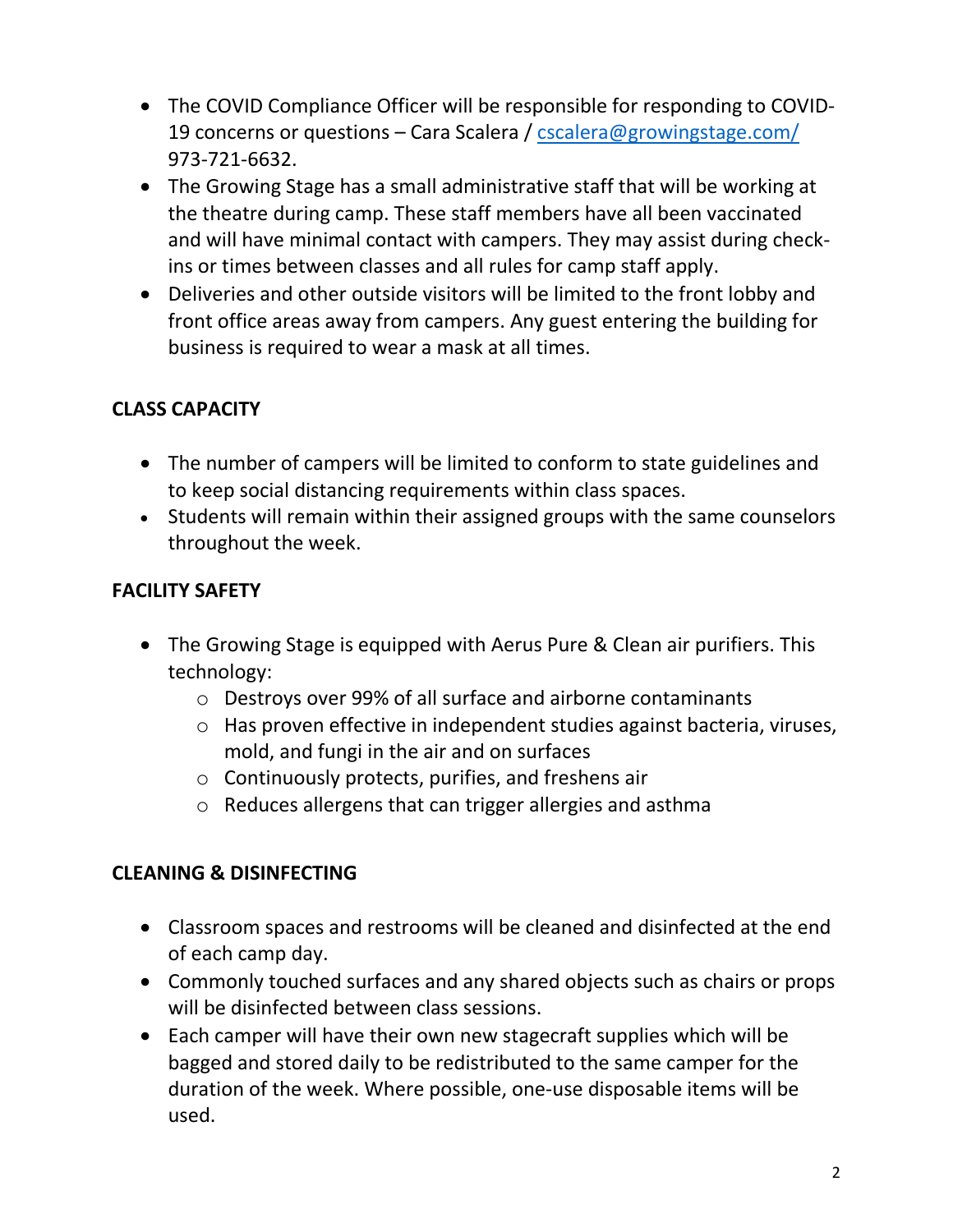- All classroom spaces will have a supply of hand sanitizer and sanitizing wipes to be used as needed.
- The theatre will be professionally cleaned at the end of each camp week.

#### **MASKS**

- Face masks must be worn by all campers and staff at all times except during designated mask breaks/snack times when campers are physically distanced
	- o Note: if a camper at any time needs an extra mask break, a counselor or other staff member will escort them away from their group to ensure physical distancing
- Masks should completely cover the nose and mouth and fit snugly against the sides of face without gaps.
- Masks should meet CDC guidelines:

#### Recommended



Medical procedure masks (sometimes referred to as surgical masks or disposable face masks)

Masks that fit properly (snugly around the nose and chin with no large gaps around the sides of the face)



Masks made with breathable fabric (such as cotton)



Masks made with tightly woven fabric (i.e., fabrics that do not let light pass through when held up to a light source)



Masks with two or three layers



Masks with inner filter pockets

# Not Recommended



Masks that do not fit properly (large gaps, too loose or too tight)



Masks made from materials that are hard to breathe through (such as plastic or leather)



Masks made from fabric that is loosely woven or knitted, such as fabrics that let light pass through



Masks with one layer



Masks with exhalation valves or vents



Wearing a scarf/ski mask



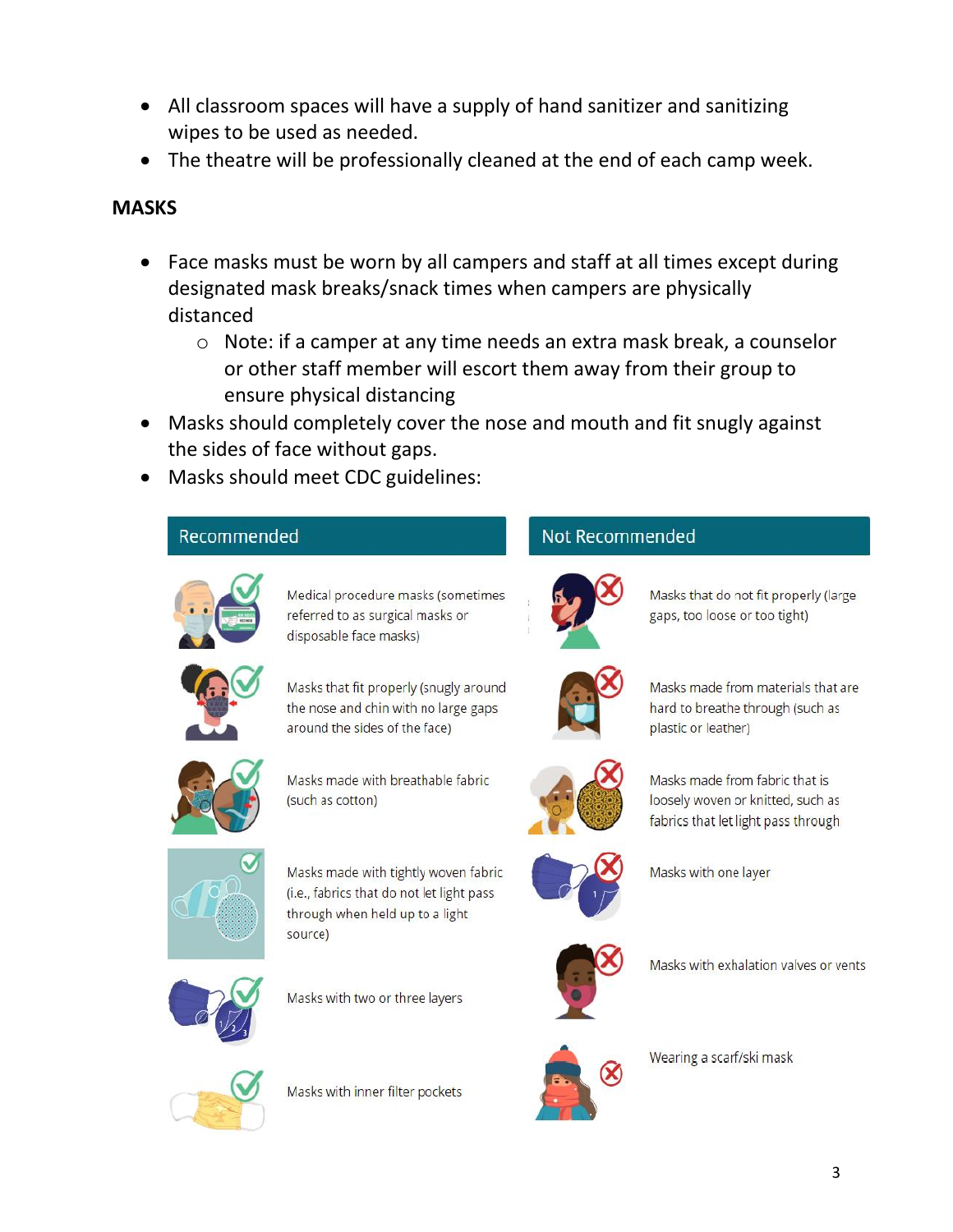- If a camper arrives with a mask that does not meet CDC guidelines as shown above, The Growing Stage will provide a disposable surgical style mask.
- Until guidance changes, campers who are unable to wear a mask for medical or other reasons will be directed to our virtual camp session.

## **SOCIAL DISTANCING**

- Campers will be socially distanced six feet apart as much as possible throughout the day.
- Assigned groups of campers will be kept separated by at least fifteen feet at all times.
- Spaces within classrooms will be marked and staff will ensure proper distancing during classes and passing times.
- Appropriate distancing will be ensured during mask break/snack time.

## **HAND HYGIENE AND RESPIRATORY ETIQUETTE**

- Staff will review proper hand hygiene and respiratory etiquette with campers:
	- o Washing hands with soap and water for at least 20 seconds
	- o Using hand sanitizer
	- o Avoid touching eyes, nose, and mouth
	- o Covering coughs and sneezes with the crook of your elbow (even while wearing a mask). If using a tissue, tissues should be thrown in the trash and hands should be washed or sanitized.
- Hand washing or hand sanitizing will be required:
	- o Upon arriving at the theatre
	- o When entering classroom areas
	- o Before/after snack
	- o After going to the bathroom
	- o Prior to leaving for home

#### **PRE-SCREENING**

 Parents/Guardians will be asked to complete a digital pre-screening questionnaire which should be returned the day before camp begins. If the camper does not pass the pre-screening process, attendance to camp will not be allowed.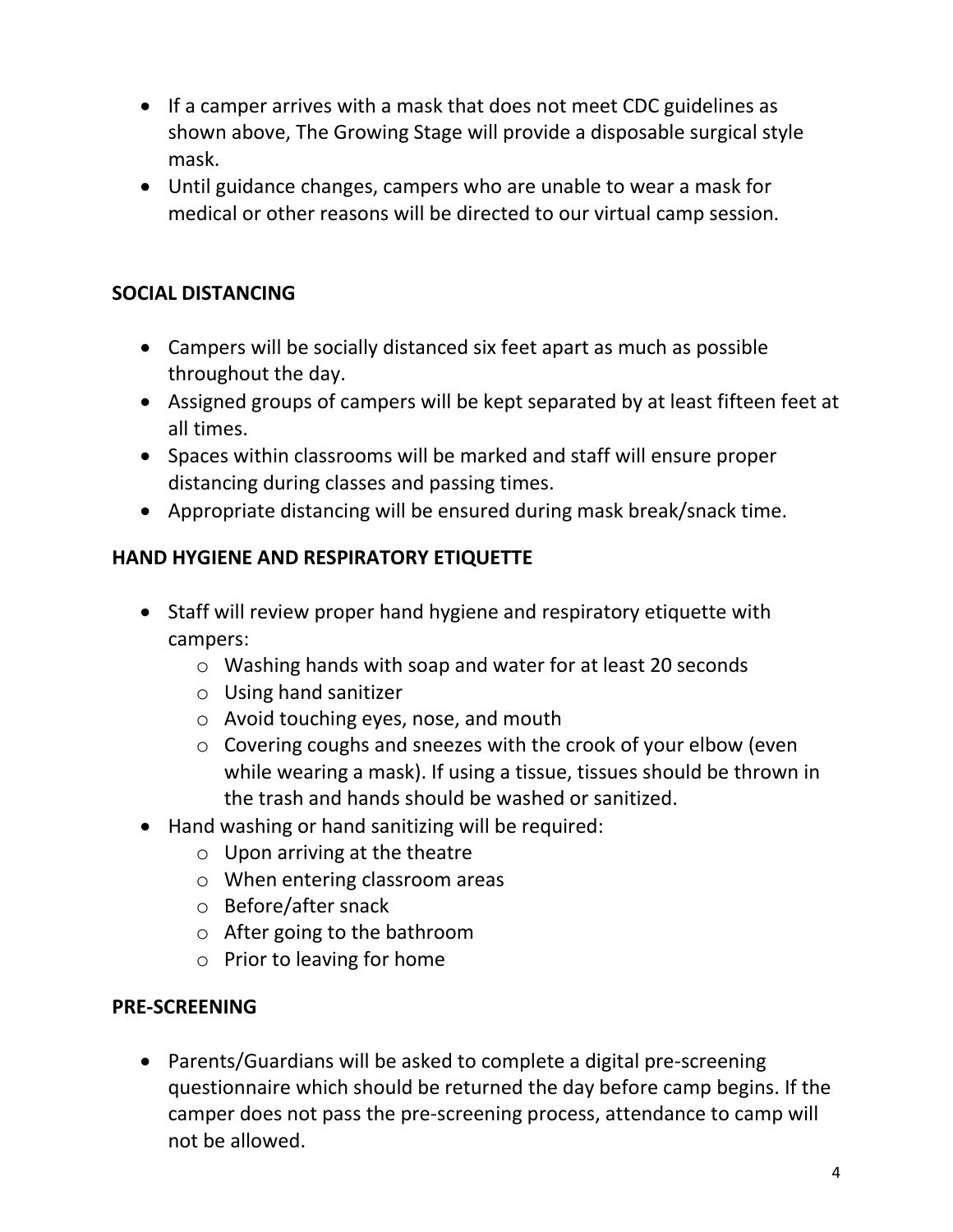- The questionnaire includes basic questions inquiring about symptoms and possible exposure to COVID-19 which includes out of state travel.
- As of May 17, 2021, the New Jersey travel advisory is no longer in effect, however there continue to be recommendations including delaying travel if you are not vaccinated. The CDC recommends:
	- o Unvaccinated individuals who do travel should get tested 1-3 days before their trip, 3-5 days after travel, and stay home and selfquarantine for 7 days after domestic travel.

## **DROP-OFF AND PICK-UP**

- All parents/guardians must wear a mask during drop-off and pick-up.
- Drop-Off:
	- $\circ$  Parent/guardian will bring their camper through the designated front door and must stay until the screening process has been completed.
	- $\circ$  Campers will have their temperatures taken with touchless digital thermometer and will be visually assessed for symptoms. The parent/guardian will be asked to confirm that their child has not been experiencing any symptoms of COVID-19.
	- o Following a successful screening, the camper will proceed directly to their first class and the parent/guardian will leave through the designated exit door.
- Pick-Up:
	- $\circ$  Parent/guardian will wait outside for pick-up at one of two designated exits to be assigned in advance based on the campers' assigned groups. Campers will be released to their parent/guardian one at a time and indoor distancing will be maintained through this process.

#### **WHAT TO BRING**

- All campers are required to and should **only** bring the following:
	- $\circ$  Face mask to be worn throughout the camp day
	- o One extra mask please label this extra mask, any unlabeled masks left at the theatre may be thrown away
	- o Water bottle
	- o Small snack (Snack time is only 15 minutes)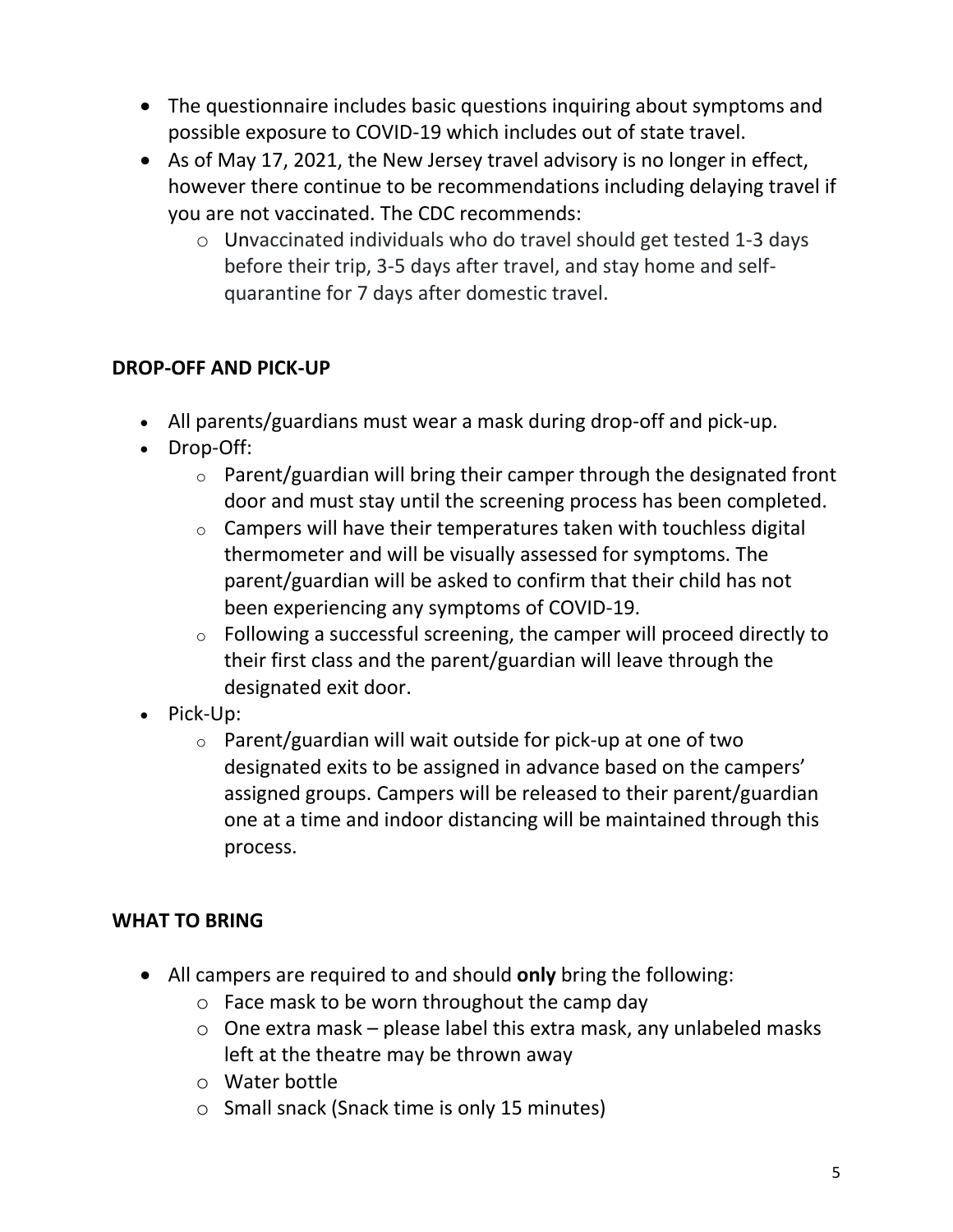- o Old shirt or smock clearly labeled with camper's name to protect clothing while painting in stagecraft.
- o Small bag or backpack to carry these personal items

#### **FRIDAY EVENING PERFORMANCE**

- During the camp day on Friday, each group will perform on stage. Their performance will be recorded and this recording will be uploaded as a private YouTube video. This private link will be shared with the parents/guardians of the campers and will be available for families to stream together at home until Monday at which point the video will be removed.
- There will be an in-person Friday evening performance in addition to the digital stream. Two guests per camp family can attend this live performance. Masks will be required at all times and seating will be social distanced. Proper distancing will be maintained for the campers throughout the performance.
- This section will be updated to reflect all state regulations and CDC guidelines. We will alert parents/guardians to any changes.

# **COVID-19 SYMPTOMS AND PROTOCOLS IF A CHILD BECOMES SICK**

- Know the symptoms of COVID-19:
	- o Fever or chills
	- o New uncontrolled cough (For persons with chronic allergic/asthmatic cough, a change in their cough from baseline.)
	- o Shortness of breath or difficulty breathing
	- o Muscle or body aches
	- o New onset of severe headache, especially with fever
	- o Sore throat
	- o Nausea or vomiting
	- o Diarrhea
- If a camper is experiencing any of these symptoms at home, they should not come to camp and The Growing Stage should be notified as soon as possible.
- If a camper begins to display these symptoms while at camp:
	- o They will be immediately separated from their group and taken to a separate room and the parent/guardian will be called to pick them up.